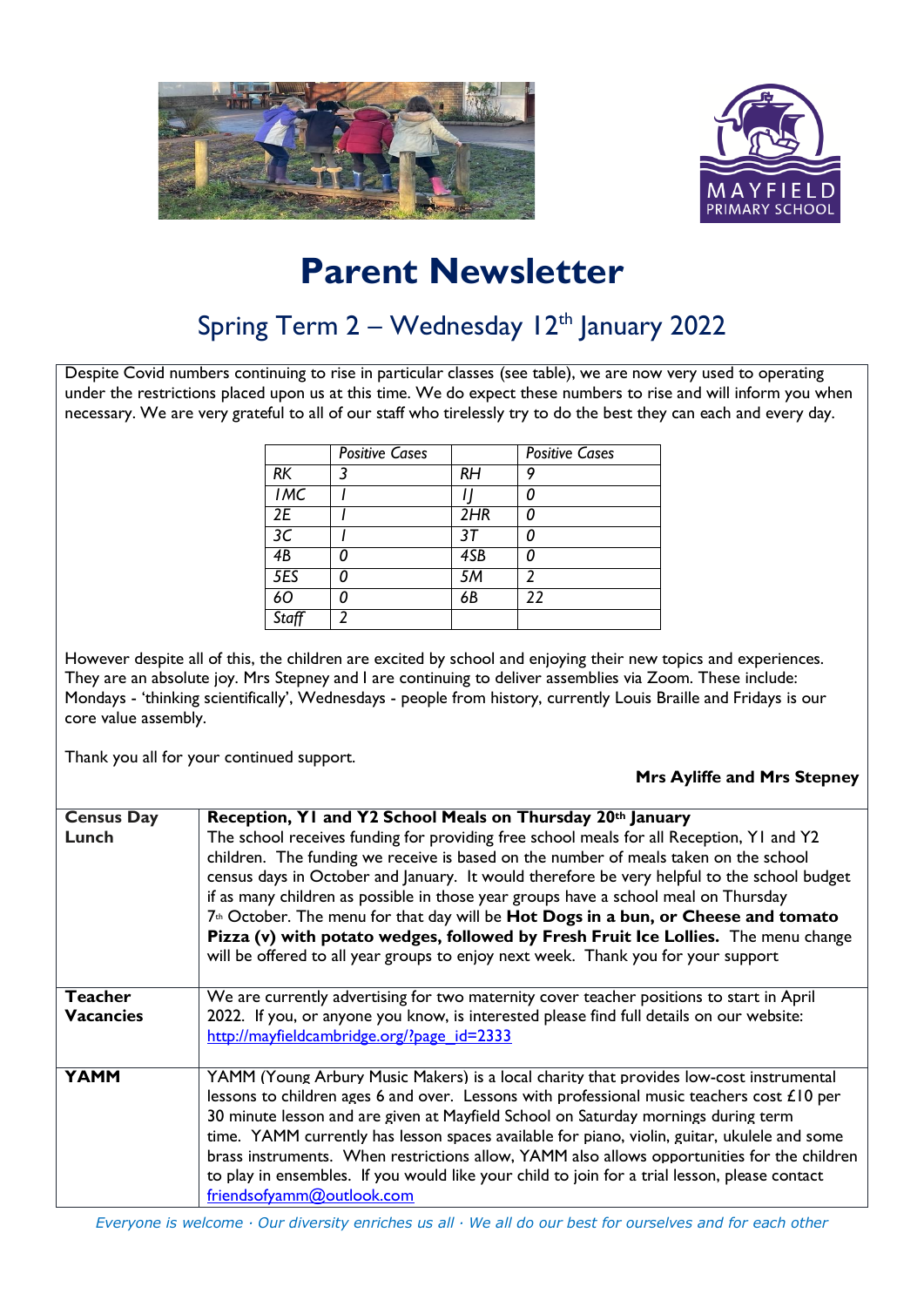| <b>New Dance</b>              | Aspire Dancesport have a new set of classes starting from Monday 17th January:                                                                                           |                                                                                      |  |  |
|-------------------------------|--------------------------------------------------------------------------------------------------------------------------------------------------------------------------|--------------------------------------------------------------------------------------|--|--|
| <b>Classes</b>                | Parent & Toddler (walking to 3 years) 4pm-4.40pm                                                                                                                         |                                                                                      |  |  |
|                               | 4 to 8 years old Disco and Street Jazz, 4.40pm-5.25pm                                                                                                                    |                                                                                      |  |  |
|                               | Boys only dance class disco & street 5.25pm-6.25pm<br>Just dance (mix of styles musical theatre, jazz, modern, contemporary) year 6 and up 6.25pm-<br>7.25 <sub>pm</sub> |                                                                                      |  |  |
|                               |                                                                                                                                                                          |                                                                                      |  |  |
|                               |                                                                                                                                                                          | Please email Rachel Glen for more information Rachel@aspiredancesport.co.uk or visit |  |  |
|                               | http://www.aspiredancesport.co.uk/                                                                                                                                       |                                                                                      |  |  |
|                               |                                                                                                                                                                          |                                                                                      |  |  |
| <b>Clubbercise</b>            | Clubbercise returns to Mayfield from tomorrow with a buzzing new playlist! Workout to 90s                                                                                |                                                                                      |  |  |
| <b>Classes</b>                | and 00s hits. The class starts at 7.15. Free trial class available. Please book a place at<br>https://bookwhen.com/clubbercisewithlisa31                                 |                                                                                      |  |  |
|                               |                                                                                                                                                                          |                                                                                      |  |  |
|                               |                                                                                                                                                                          |                                                                                      |  |  |
| <b>Half Term</b>              | Book now for Playtime's February holiday club over half term - only £30 per day.                                                                                         |                                                                                      |  |  |
| Club                          | All your child will need is a packed lunch. We will provide the fun with a wide range of                                                                                 |                                                                                      |  |  |
|                               | activities - Football, art and craft, computer, Lego, games and more.                                                                                                    |                                                                                      |  |  |
|                               | To book please ring Ben on 07899865624 or email <b>benthorpthfc@hotmail.com</b>                                                                                          |                                                                                      |  |  |
|                               | Come join the Fun!                                                                                                                                                       |                                                                                      |  |  |
|                               |                                                                                                                                                                          |                                                                                      |  |  |
| Dates for the<br><b>Diary</b> | Thursday 20th January                                                                                                                                                    | Special Menu Day                                                                     |  |  |
|                               |                                                                                                                                                                          |                                                                                      |  |  |
|                               | Friday I I <sup>th</sup> February                                                                                                                                        | Last day of half term                                                                |  |  |

.



**Thank you to all those who have registered, please keep sharing the scheme.** <https://membership.coop.co.uk/causes/59538>